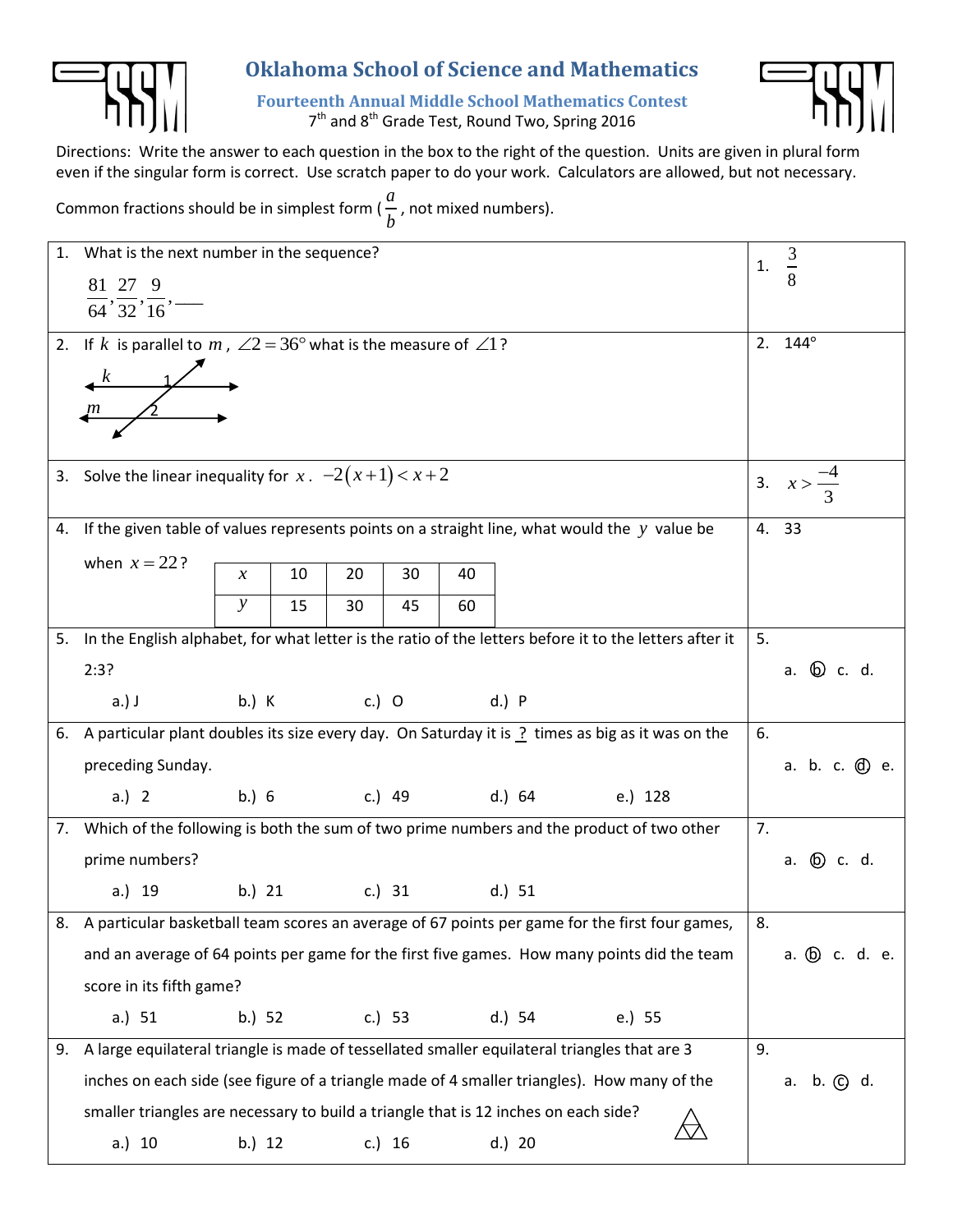| 10. What is the value of the given product? $\frac{2}{3} \times 15 \times \frac{3}{5} \times 40 \times \frac{5}{8}$ | 10.<br>a. b. c. @          |
|---------------------------------------------------------------------------------------------------------------------|----------------------------|
| a.) 2 b.) 30 c.) 60<br>d.) 150                                                                                      |                            |
| 11. $2^{2} \times 3^{3} \times 4^{4} \times 6^{6} \times 9^{9} =$                                                   | 11.                        |
| a.) $2^{14} \times 3^{19}$ b.) $2^{16} \times 3^{27}$ c.) $2^{96} \times 3^{324}$ d.) $2^{12} \times 3^{24}$        | a. <b>(b</b> . c. d.       |
| 12. Which of the following shapes could have three consecutive sides of length 4, 4, and 10?                        | 12.                        |
| d.) parallelogram e.) All of these<br>a.) triangle<br>b.) rectangle<br>c.) trapezoid                                | a. b. <sub>(C)</sub> d. e. |
| 13. Two circles of area $16\pi$ cm <sup>2</sup> each fit side by side so that they touch all four sides of a        | 13.                        |
| rectangle (see figure). What is the area of the rectangle?                                                          | a. b. $Q$ d.               |
| b.) 96 cm <sup>2</sup> c.) 128 cm <sup>2</sup> d.) 512 cm <sup>2</sup><br>a.) $48 \text{ cm}^2$                     |                            |
| 14. An OSSM Calculus class increased in size by 33.3% from last semester to this semester. If                       | 14.                        |
| the average number of students in the Calculus class is 21, how many students were in the                           | $a.$ (b. c. d. e.          |
| class last semester?                                                                                                |                            |
| b.) 18 c.) 21 d.) 24 e.) 28<br>a.) 15                                                                               |                            |
| 15. I'm thinking of a natural number. If I square my number and divide by four, the quotient is                     | 15.                        |
| 16. What is my number?                                                                                              | a. $b. Q. d.$              |
| b.) 2 c.) 8 d.) 16<br>a.) 1                                                                                         |                            |
| 16. For the given group of numbers, put the mean, median, and mode in order from least to                           | 16.                        |
| $\{1, 2, 2, 4, 5, 6, 9, 10\}$<br>greatest.                                                                          | a. b. c. @                 |
| a.) median <mean<mode<br>b.) mode<mean<median< td=""><td></td></mean<median<></mean<mode<br>                        |                            |
| c.) median <mode<mean<br>d.) mode<median<mean< td=""><td></td></median<mean<></mode<mean<br>                        |                            |
| $4 - 2 \times 6 \div 3 + 1$<br>17. What is the value of the given quotient?                                         | 17.                        |
| $\frac{1}{2(3^2-2)+1}$                                                                                              | a. (b) c. d.               |
| c.) $1/3$<br>a.) 0<br>b.) 1/15<br>d.) $9/2$                                                                         |                            |
| 18. The sum of four numbers is one-fourth. What is the average?                                                     | 18.                        |
| a.) one-sixteenthb.) one-fourth<br>c.) one-half<br>d.) 1                                                            | <b>@</b> b. c. d.          |
| 19. I have quarters and dimes that value a total of \$2.75. I have 20 coins total. How many                         | 19.                        |
| quarters do I have?                                                                                                 | a. (b. c. d.               |
| b.) 5 quarters<br>c.) 7 quarters<br>d.) 13 quarter<br>a.) 1 quarters                                                |                            |
| 20. The roof of my house makes an isosceles triangle with the ground. If two of the                                 | 20.                        |
| sides are 16 and 32, then what is the perimeter of the triangle?                                                    | a. b. ©, d.                |
|                                                                                                                     |                            |
| a.) $64$<br>b.) 75.71<br>c.) 80<br>d.) 83.77                                                                        |                            |
| 21. If I add the digits of my school ID and get 37, then my school ID cannot have ? numbers.                        | 21.                        |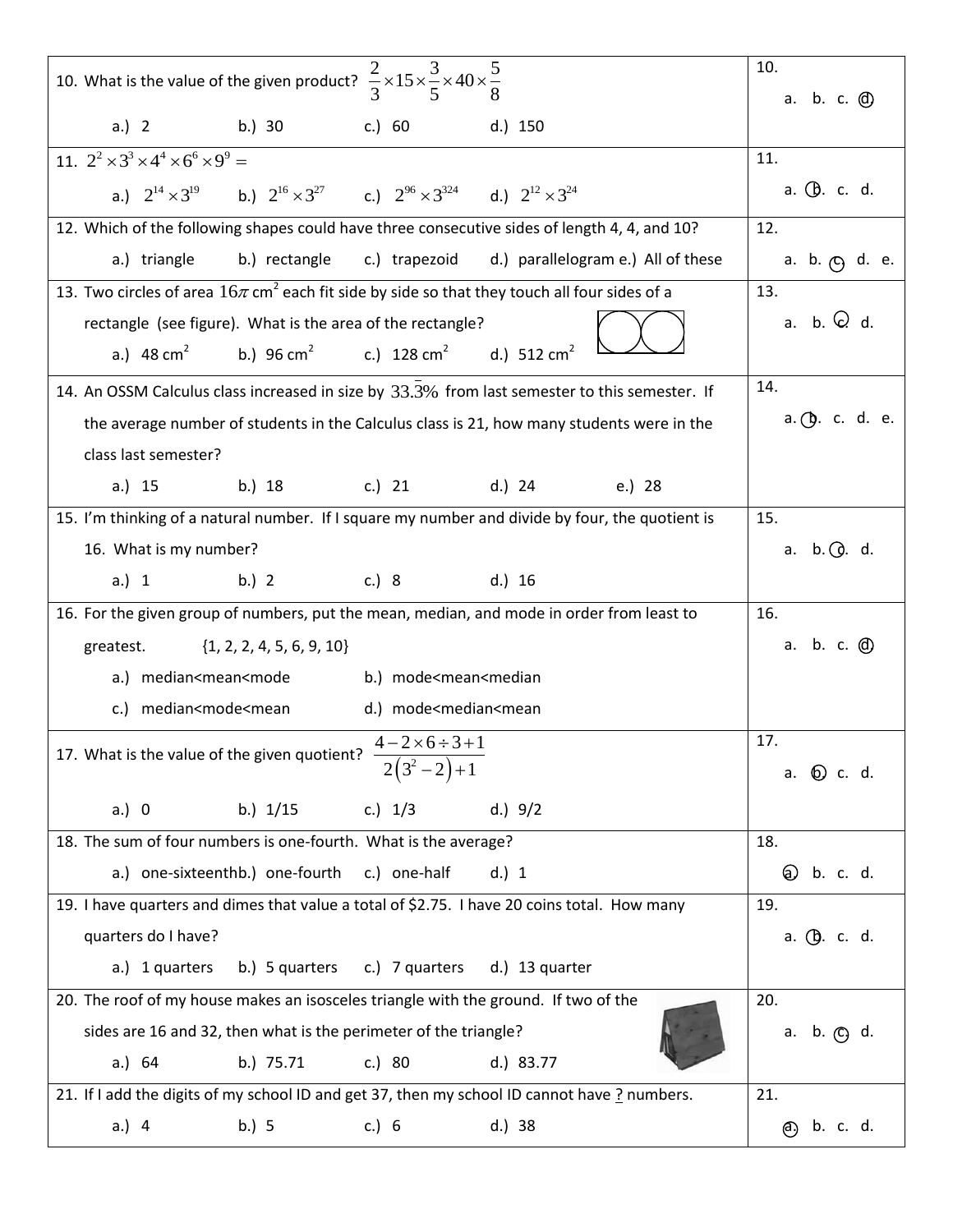| 22. $x$ is a number between -4 and -3. Which is the smallest?                                             | 22.                                      |                                                       |          |                      |  |  |  |  |  |
|-----------------------------------------------------------------------------------------------------------|------------------------------------------|-------------------------------------------------------|----------|----------------------|--|--|--|--|--|
| a.) x b.) $x-2$ c.) $x+2$ d.) $\frac{x}{2}$                                                               |                                          |                                                       | e.) $3x$ | a. b. c. d. @        |  |  |  |  |  |
| 23. Multiplying 5 by 20% gets the same results as dividing 5 by                                           | 23.                                      |                                                       |          |                      |  |  |  |  |  |
| a.) 0.2 b.) 5 c.) 30 d.) 100                                                                              |                                          |                                                       |          | a. <u>(b</u> . c. d. |  |  |  |  |  |
|                                                                                                           | 24. The number $(0.01)^{20}$ is equal to |                                                       |          |                      |  |  |  |  |  |
| a.) $\frac{1}{10^{20}}$ b.) $\frac{1}{100^{40}}$ c.) $1 \times 10^{-20}$ d.) $100^{-20}$ e.) All of these |                                          |                                                       |          | a. b. c. @ e.        |  |  |  |  |  |
| 25. A perimeter of a rectangle is 38 inches, and the area of the rectangle is 54.25 square inches.        |                                          |                                                       |          | 25.                  |  |  |  |  |  |
| What are the dimensions of the rectangle?                                                                 |                                          |                                                       |          | a. b. c. @ e.        |  |  |  |  |  |
| a.) 5x14 inches                                                                                           |                                          | b.) $4.5 \times 14.5$ inches c.) $4 \times 15$ inches |          |                      |  |  |  |  |  |
| d.) 3.5 x 15.5 inches e.) 7x7.75 inches                                                                   |                                          |                                                       |          |                      |  |  |  |  |  |
| 26. A magazine price was reduced from 2014 price by 20% for 2015, but increased from the 2015             |                                          |                                                       |          | 26.                  |  |  |  |  |  |
| price by 10% for 2016. If the price of the magazine is \$22/year for 2016, what was it for                |                                          |                                                       |          | a. b. c. @           |  |  |  |  |  |
| 2014?                                                                                                     |                                          |                                                       |          |                      |  |  |  |  |  |
| a.) \$23.76 b.) \$24 c.) \$24.20 d.) \$25                                                                 |                                          |                                                       |          |                      |  |  |  |  |  |
| 27. 20 math books weigh the same as 16 science books, then how many math books weigh the                  |                                          |                                                       |          | 27.                  |  |  |  |  |  |
| same as 20 science books?                                                                                 |                                          |                                                       |          | a. b. c. @           |  |  |  |  |  |
| a.) 16 b.) 18 c.) 24 d.) 25                                                                               |                                          |                                                       |          |                      |  |  |  |  |  |
| 28. If $x = -2$ , and $y = \frac{1}{4}$ , then what is the value of the expression $x^2 - 2xy + 24y^2$ ?  |                                          | 28. 6.5 or $\frac{13}{2}$                             |          |                      |  |  |  |  |  |
| 29. The Twilight saga is 608 minutes total for all of the movies. If you began watching it at 6:00        |                                          |                                                       |          | 29. 4:08 am          |  |  |  |  |  |
| p.m. on Friday, at what time (indicate a.m./p.m.) on what day would you finish if you never               |                                          |                                                       |          | Saturday             |  |  |  |  |  |
| stopped?                                                                                                  |                                          |                                                       |          |                      |  |  |  |  |  |
| 30. A student has 7 quizzes that average 91% exactly. The teacher decided to count one of these           |                                          |                                                       |          | 30.83%               |  |  |  |  |  |
| quizzes twice, making the average go down to 90%. What was the score of the quiz that was                 |                                          |                                                       |          |                      |  |  |  |  |  |
| counted twice?                                                                                            |                                          |                                                       |          |                      |  |  |  |  |  |
| 31. Combine the following into a single expression of the form $a\sqrt{b}$ .                              | 31. $-4\sqrt{7}$                         |                                                       |          |                      |  |  |  |  |  |
| $\sqrt{7} - \sqrt{28} - \sqrt{63}$                                                                        |                                          |                                                       |          |                      |  |  |  |  |  |
| 32. Simplify the rational expression: $\frac{(x-2)(x^2-x-6)}{(3x^2-12)(x-3)}$                             | 32. $\frac{1}{3}$                        |                                                       |          |                      |  |  |  |  |  |
| 33. How many numbers are there between 25 and 125 that are multiples of 2 or 3 but not both?              | 33.67                                    |                                                       |          |                      |  |  |  |  |  |
| 34. Express as a simple fraction: $0.3 + 0.17$                                                            | 50<br>34.<br>99                          |                                                       |          |                      |  |  |  |  |  |